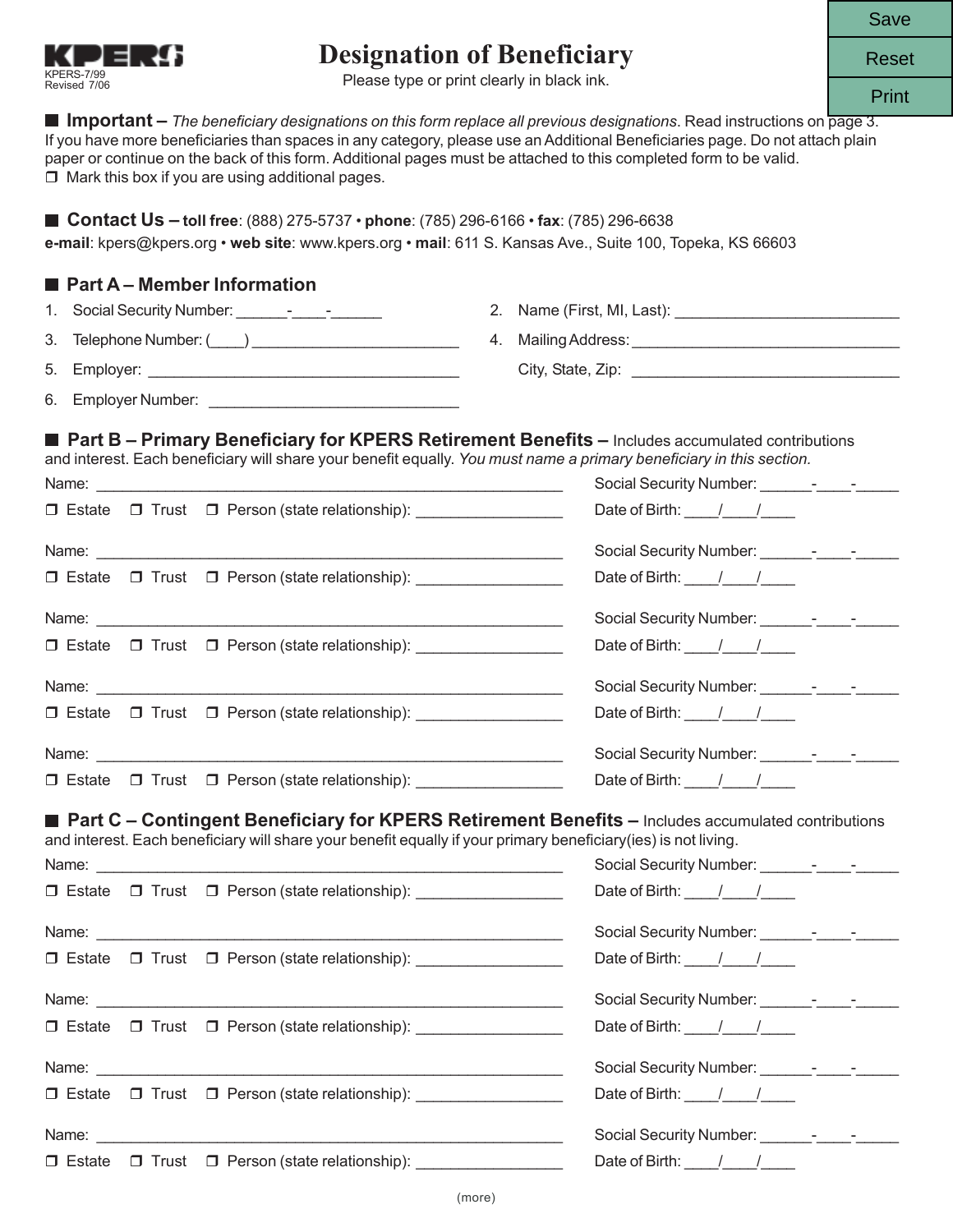|       | benefit equally. If you do not want to name a separate beneficiary, leave this section blank and advance to Part F.    | ■ Part D – Primary Beneficiary for Life Insurance (Active Members Only) – Complete this section if you<br>want to name a separate beneficiary to receive your basic and optional group life insurance. Each beneficiary will share your                                                                                                                                                                  |
|-------|------------------------------------------------------------------------------------------------------------------------|----------------------------------------------------------------------------------------------------------------------------------------------------------------------------------------------------------------------------------------------------------------------------------------------------------------------------------------------------------------------------------------------------------|
|       |                                                                                                                        |                                                                                                                                                                                                                                                                                                                                                                                                          |
|       | □ Estate □ Trust □ Person (state relationship): _________________                                                      | Date of Birth: / /                                                                                                                                                                                                                                                                                                                                                                                       |
|       |                                                                                                                        |                                                                                                                                                                                                                                                                                                                                                                                                          |
|       | □ Estate □ Trust □ Person (state relationship): ________________                                                       | Date of Birth: $\frac{1}{\sqrt{2}}$                                                                                                                                                                                                                                                                                                                                                                      |
|       |                                                                                                                        |                                                                                                                                                                                                                                                                                                                                                                                                          |
|       | □ Estate □ Trust □ Person (state relationship): ________________                                                       | Date of Birth: $\frac{1}{\sqrt{1-\frac{1}{2}}}$                                                                                                                                                                                                                                                                                                                                                          |
|       |                                                                                                                        |                                                                                                                                                                                                                                                                                                                                                                                                          |
|       | □ Estate □ Trust □ Person (state relationship): ________________________________                                       | Date of Birth: $\frac{1}{\sqrt{1-\frac{1}{2}}}$                                                                                                                                                                                                                                                                                                                                                          |
|       |                                                                                                                        |                                                                                                                                                                                                                                                                                                                                                                                                          |
|       | □ Estate □ Trust □ Person (state relationship): _________________                                                      | Date of Birth: $\frac{1}{\sqrt{1-\frac{1}{2}}}$                                                                                                                                                                                                                                                                                                                                                          |
|       | group life insurance. Each beneficiary will share your benefit equally if your primary beneficiary(ies) is not living. | ■ Part E – Contingent Beneficiary for Life Insurance (Active Members Only) – For basic and optional                                                                                                                                                                                                                                                                                                      |
|       | □ Estate □ Trust □ Person (state relationship): ________________________________                                       | Date of Birth: $\frac{1}{\sqrt{1-\frac{1}{2}}}$                                                                                                                                                                                                                                                                                                                                                          |
|       |                                                                                                                        |                                                                                                                                                                                                                                                                                                                                                                                                          |
|       | □ Estate □ Trust □ Person (state relationship): _______________                                                        | Date of Birth: $\frac{1}{\sqrt{1-\frac{1}{2}}}$                                                                                                                                                                                                                                                                                                                                                          |
|       |                                                                                                                        |                                                                                                                                                                                                                                                                                                                                                                                                          |
|       | □ Estate □ Trust □ Person (state relationship): _________________                                                      | Date of Birth: $\frac{1}{1-\frac{1}{1-\frac{1}{1-\frac{1}{1-\frac{1}{1-\frac{1}{1-\frac{1}{1-\frac{1}{1-\frac{1}{1-\frac{1}{1-\frac{1}{1-\frac{1}{1-\frac{1}{1-\frac{1}{1-\frac{1}{1-\frac{1}{1-\frac{1}{1-\frac{1}{1-\frac{1}{1-\frac{1}{1-\frac{1}{1-\frac{1}{1-\frac{1}{1-\frac{1}{1-\frac{1}{1-\frac{1}{1-\frac{1}{1-\frac{1}{1-\frac{1}{1-\frac{1}{1-\frac{1}{1-\frac{1}{1-\frac{1}{1-\frac{1}{1-\$ |
|       |                                                                                                                        |                                                                                                                                                                                                                                                                                                                                                                                                          |
|       | □ Estate □ Trust □ Person (state relationship): __________                                                             | Date of Birth: $\frac{1}{\sqrt{2}}$                                                                                                                                                                                                                                                                                                                                                                      |
| Name: | <u> 1989 - Johann Harry Harry Harry Harry Harry Harry Harry Harry Harry Harry Harry Harry Harry Harry Harry Harry</u>  | Social Security Number: The Contract of the Social Security Number:                                                                                                                                                                                                                                                                                                                                      |
|       | □ Estate □ Trust □ Person (state relationship):                                                                        | Date of Birth: $\frac{1}{1-\frac{1}{1-\frac{1}{1-\frac{1}{1-\frac{1}{1-\frac{1}{1-\frac{1}{1-\frac{1}{1-\frac{1}{1-\frac{1}{1-\frac{1}{1-\frac{1}{1-\frac{1}{1-\frac{1}{1-\frac{1}{1-\frac{1}{1-\frac{1}{1-\frac{1}{1-\frac{1}{1-\frac{1}{1-\frac{1}{1-\frac{1}{1-\frac{1}{1-\frac{1}{1-\frac{1}{1-\frac{1}{1-\frac{1}{1-\frac{1}{1-\frac{1}{1-\frac{1}{1-\frac{1}{1-\frac{1}{1-\frac{1}{1-\frac{1}{1-\$ |
|       | Witness may not be a beneficiary. *Second witness required only if member signs with an "X."                           | <b><math>\blacksquare</math> Part F – Member Signature –</b> Only the member may designate a beneficiary. Conservators, guardians and those<br>with power of attorney cannot name a KPERS beneficiary. Member's signature must be witnessed by a disinterested party.<br>Month/Day/Year: //////                                                                                                          |
|       |                                                                                                                        |                                                                                                                                                                                                                                                                                                                                                                                                          |

| ivierriber Signature. | <u>IVIUI III I/Dav/Teal.</u> |  |
|-----------------------|------------------------------|--|
| Witness Signature:    | Month/Day/Year:              |  |
| *Witness Signature:   | Month/Day/Year:              |  |
|                       |                              |  |